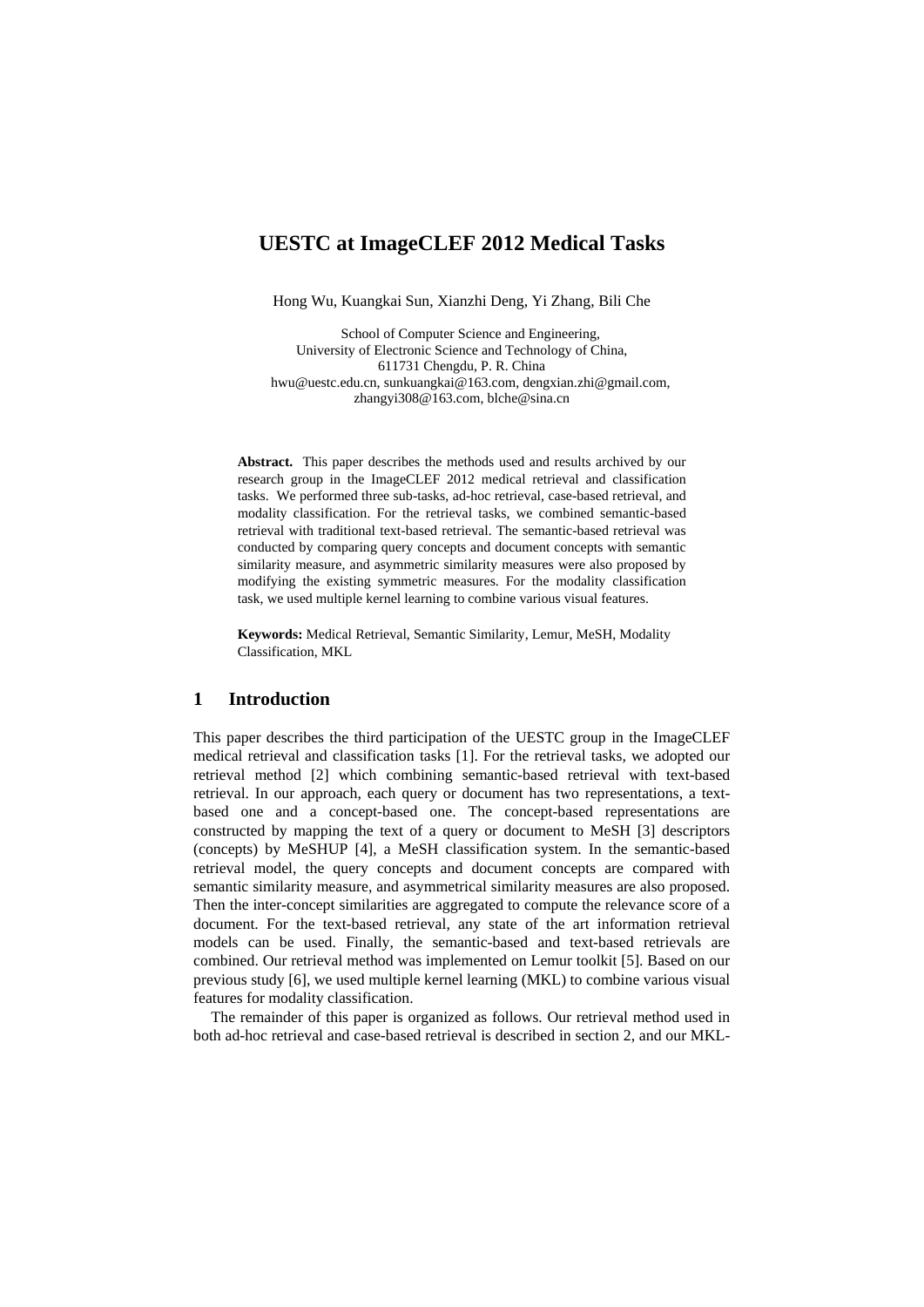based modality classification method is given in section 3. Finally, our submitted runs and results are presented in section 4, followed by the conclusions in section 5.

# **2 Improving Medical Retrieval by Incorporating Semantic-Based Retrieval**

In our approach, each document or query has two representations, a text-based representation and a concept-based representation, which are indexed and searched separately. The concept-based representation is constructed by mapping the text of a document or query to MeSH descriptors by MeSHUP [4], and each MeSH descriptor is used as index term as a whole. For the semantic-based retrieval, the query concepts and document concepts are compared with semantic similarity measures. And we also proposed asymmetrical semantic similarity measures which can be built by modifying existing symmetric measures. Then the inter-concept similarities are aggregated to compute the relevance score of a document. In the text-based representation, single words or word stems are used as index term. Any state of the art retrieval models, such as TF-IDF, BM25, etc. can be used for the text-based retrieval. Finally, the semantic-based and text-based searches are combined. Following section will give more details of our approach.

## **2.1 Semantic Similarity Measures**

Ontology-based semantic similarity measures use ontology as the primary information source. They can be roughly grouped into three categories: path-based, information-based, and feature-based measures [7], and all of them are symmetric measure. Path based similarity measure is a straightforward and efficient approach. It usually utilizes the information of the shortest path between two concepts, of the generality or specificity of both concepts in ontology hierarchy. The informationbased approaches are based on the information theory which use text corpus as secondary information source. They all use information content (IC) of concept nodes derived from the IS-A relations and corpus statistics. Feature based measure assumes that each concept is described by a set of terms indicating its properties or features. Then, the more common characteristics and the less non-common characteristics two concepts have, the more similar they are.

In this paper, we use a path-base measure, Li's measure [8], which combines the shortest path and the depth of ontology information in a non-linear function:

$$
S_{Li}(c_1, c_2) = e^{-\alpha L} \frac{e^{\beta H} - e^{-\beta H}}{e^{\beta H} + e^{-\beta H}}
$$
\n(1)

where *L* stands for the shortest path between two concepts,  $\alpha$  and  $\beta$  are parameters scaling the contribution of shortest path length and depth respectively. In our experiment, we set  $\alpha$  and  $\beta$  to 0.2 and 0.6 respectively.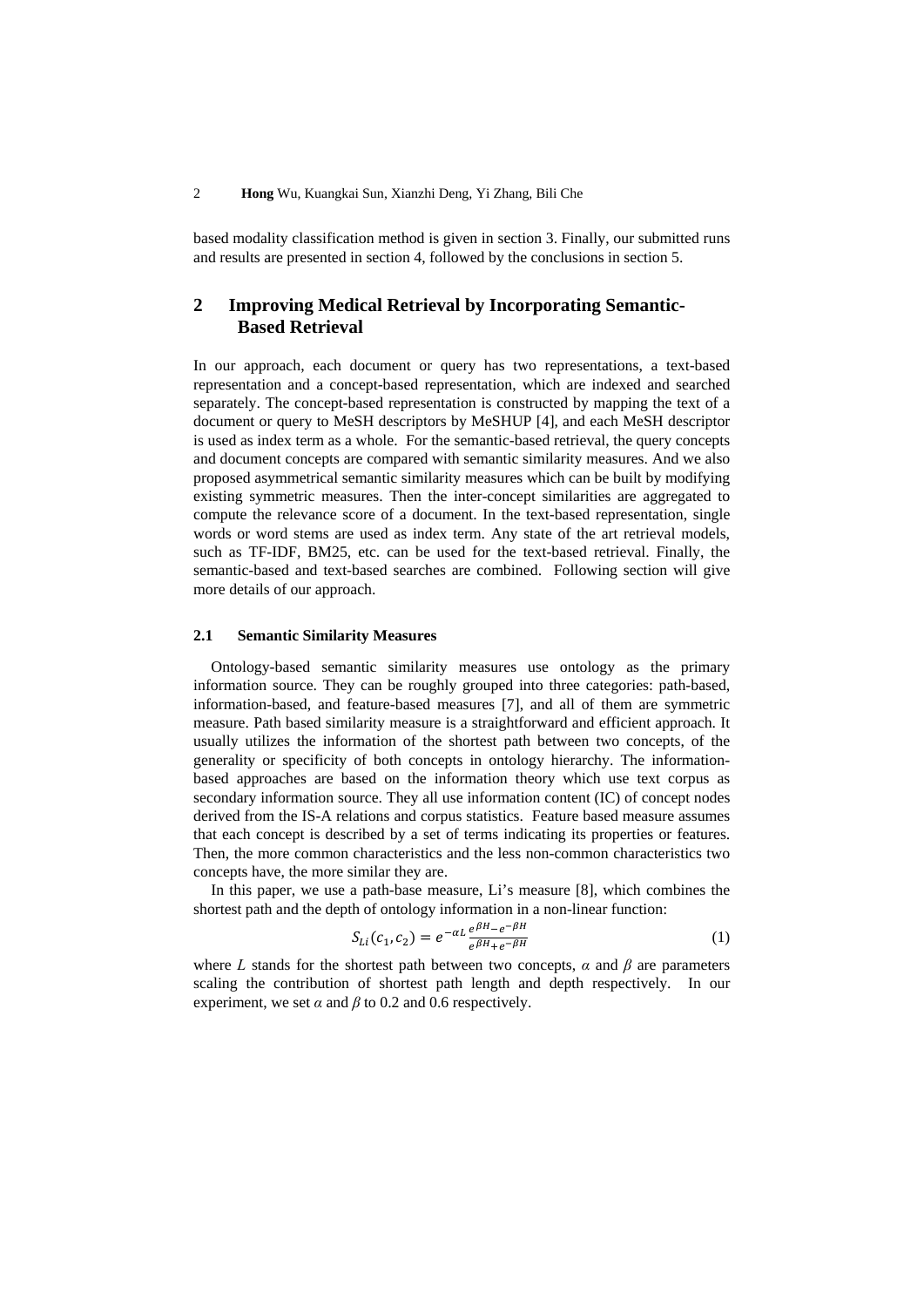#### **2.2 Asymmetrical Semantic Similarity**

Contrary to document clustering and classification, document retrieval is an asymmetric problem. For example, for a query with term *Brain Diseases*, the document containing term *Alzheimer Disease* has a high probability of being relevant. But, for a query with term *Alzheimer Disease*, the document containing term *Brain Diseases* would not necessarily be relevant. Based on this observation, we propose asymmetrical semantic similarity, with which the similarity of the former pair in the example is greater than that of the later one. The asymmetric measure is given as

$$
S_1^A(c_1, c_2) = \begin{cases} S(c_1, c_2), & c_1 \text{ is an ancestor of, or equal to } c_2 \\ \gamma \times S(c_1, c_2), & \text{else} \end{cases}
$$
 (2)

where  $c_1$ ,  $c_2$  are two concepts from a query and a document respectively.  $S(c_1, c_2)$ can be any semantic similarity measures, such as edge-based, information-based measures etc..  $\gamma \in [0,1)$  is a punishment factor to reduce the similarity value if  $c_1$  is neither an ancestor of, nor equal to  $c_2$ . When  $\gamma$  is set to 0, only the document concept, which is a child of, or equal to a query concept, will contribute to the relevance score of that document.

If we do not distinguish the document concepts, which are children of, or equal to a query concept, we can get following similarity measure,

$$
S_2^A(c_1, c_2) = \begin{cases} 1, & c_1 \text{ is an ancestor of, or equal to } c_2 \\ \gamma \times S(c_1, c_2), & \text{else} \end{cases}
$$
(3)

when setting  $\gamma$  to 0, this formula can simulate query expansion which expand query with all descendants of the query concepts.

The above measures can be used to compare two concept nodes (tree numbers). However, each MeSH descriptor corresponds to one or several nodes in the MeSH trees. When two descriptors are compared, there exit many similarities between the two sets of concept nodes. Therefore, these similarities should be aggregated to get the similarity between descriptors. An easy solution is to choose the maximum similarity among these similarities

$$
S(m_1, m_2) = max_{c \in T(m_1), c \in T(m_2)} S^A(c, c')
$$
 (4)

where  $m_1$ ,  $m_2$  are descriptors from a query and a document respectively.  $T(m_1)$  and  $T(m_2)$  are the sets of corresponding tree numbers of  $m_1$  and  $m_2$ , and  $S^A$  is the asymmetrical semantic similarity between the two concept nodes. Following Azuaje's work [9], an alternative measure for two descriptors is defined as

$$
S(m_1, m_2) = \frac{\sum_{c \in T(m_1)} \max_{c \in T(m_2)} s^A(c, c) + \sum_{c \in T(m_2)} \max_{c \in T(m_1)} s^A(c, c)}{|T(m_1)| + |T(m_2)|}
$$
(5)

where |∙| is the cardinality of a set. Our previous study indicates this measure can achieve better performance, and will be used in following experiments. Both measures have asymmetric property due to the use of  $S^A$ .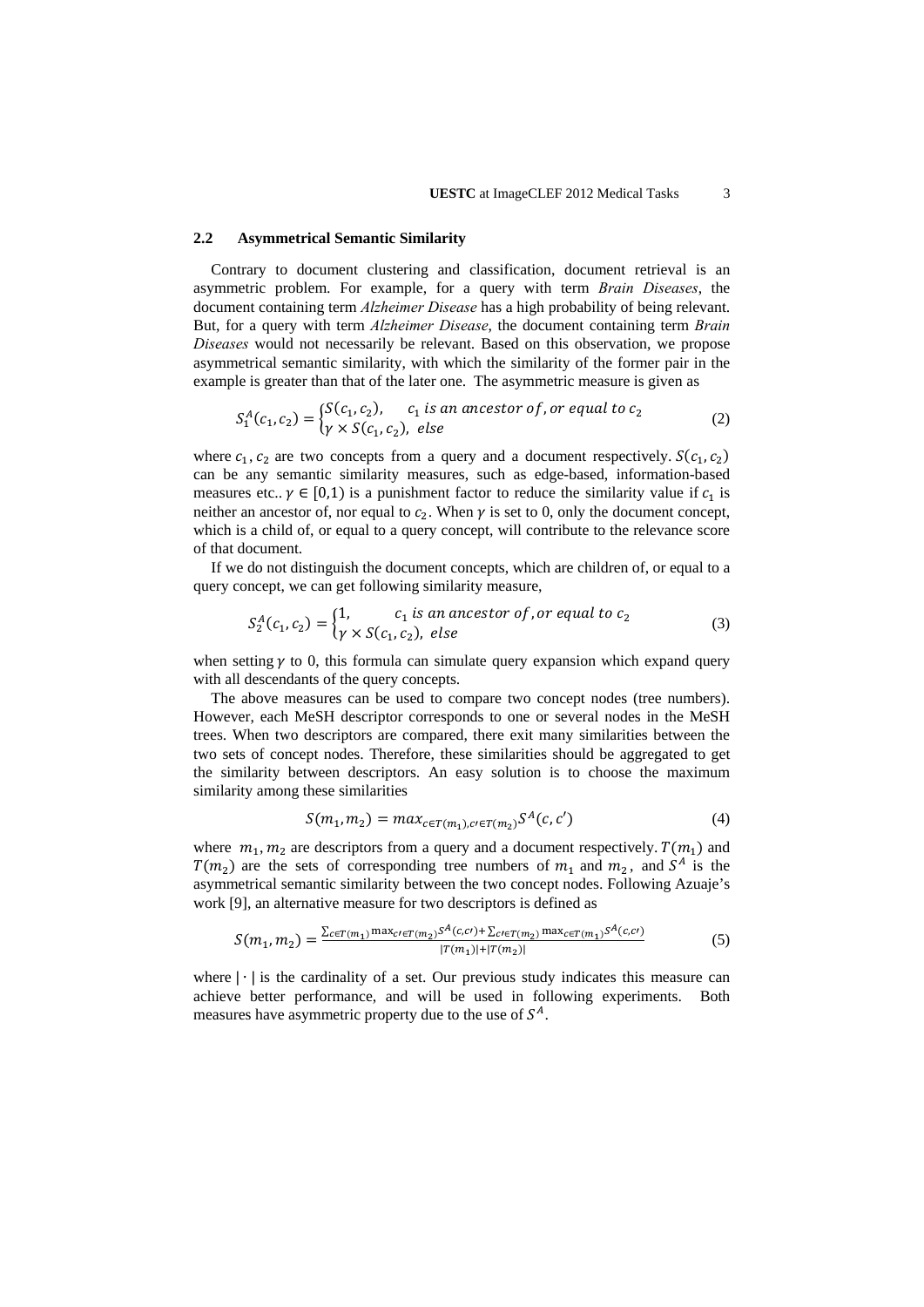4 **Hong** Wu, Kuangkai Sun, Xianzhi Deng, Yi Zhang, Bili Che

#### **2.3 Semantic Similarity between Query and Document**

In semantic-based retrieval, a query is defined as a set of descriptors,  $Q = \{m\}$ , and a document is given as  $D = \{m'\}$ . The similarity between a query and a document, and also the retrieval score can be the average of all the inter-descriptor similarities:

$$
rsv_{MeSH}(Q, D) = S_{MeSH}(Q, D) = \frac{\sum_{m \in Q, m \neq D} S(m, m)}{|Q| \times |D|} \tag{6}
$$

This measure tends to give small results. Alternatively, we can build measure based on the best conceptual matches between the two groups of concepts. Following Azuaje's measure [9], the similarity is defined as

$$
rsv_{MeSH}(Q, D) = S_{MeSH}(Q, D) = \frac{\sum_{m \in Q} \max_{m \in D} S(m, m') + \sum_{m \in D} \max_{m \in Q} S(m, m')}{|Q| + |D|}
$$
(7)

Considering the application in retrieval, the relevance score can be further simplied, by ignoring normalization and the comparison from document side, to

$$
rsv_{MeSH}(Q, D) = \sum_{m \in Q} \max_{m \in D} S(m, m')
$$
 (8)

## **2.4 Combination of Semantic-based and Text-based Search**

To combine semantic-based retrieval and text-based retrieval, the score of each ranking should be normalized. Given a ranking, the normalized retrieval score of document  $D$  is given by

$$
rsv'(Q, D) = \frac{rsv(Q,D) - min}{max - min}
$$
\n(9)

where *max* and *min* are the maximum and minimum scores in this ranking. Then the normalized scores of text-based ranking and semantic-based ranking are combined to get the score as

$$
rsv_{combined}(Q, D) = \omega \times rsv'_{text}(Q, D) + (1 - \omega) \times rsv'_{\text{MeSH}}(Q, D)
$$
 (10)

where  $\omega$  is between 0 and 1, and determined by experiment.

## **3 Modality Classification with Multiple Kernel Learning**

### **3.1 Multiple Kernel Learning**

A normal SVM classifier is designed for two-class problem, and can treat with only a single kernel. Given *n* training samples  $\{(\mathbf{x}_i, y_i)\}_{i=1}^n$ , where  $\mathbf{x}_i \in \mathcal{X}$  is the input vector and label  $y_i \subseteq \{+1,-1\}$ .

Support vector machines originate from linear classifiers and maximize the margin between samples of both classes. Introducing a feature mapping  $\phi$  from the input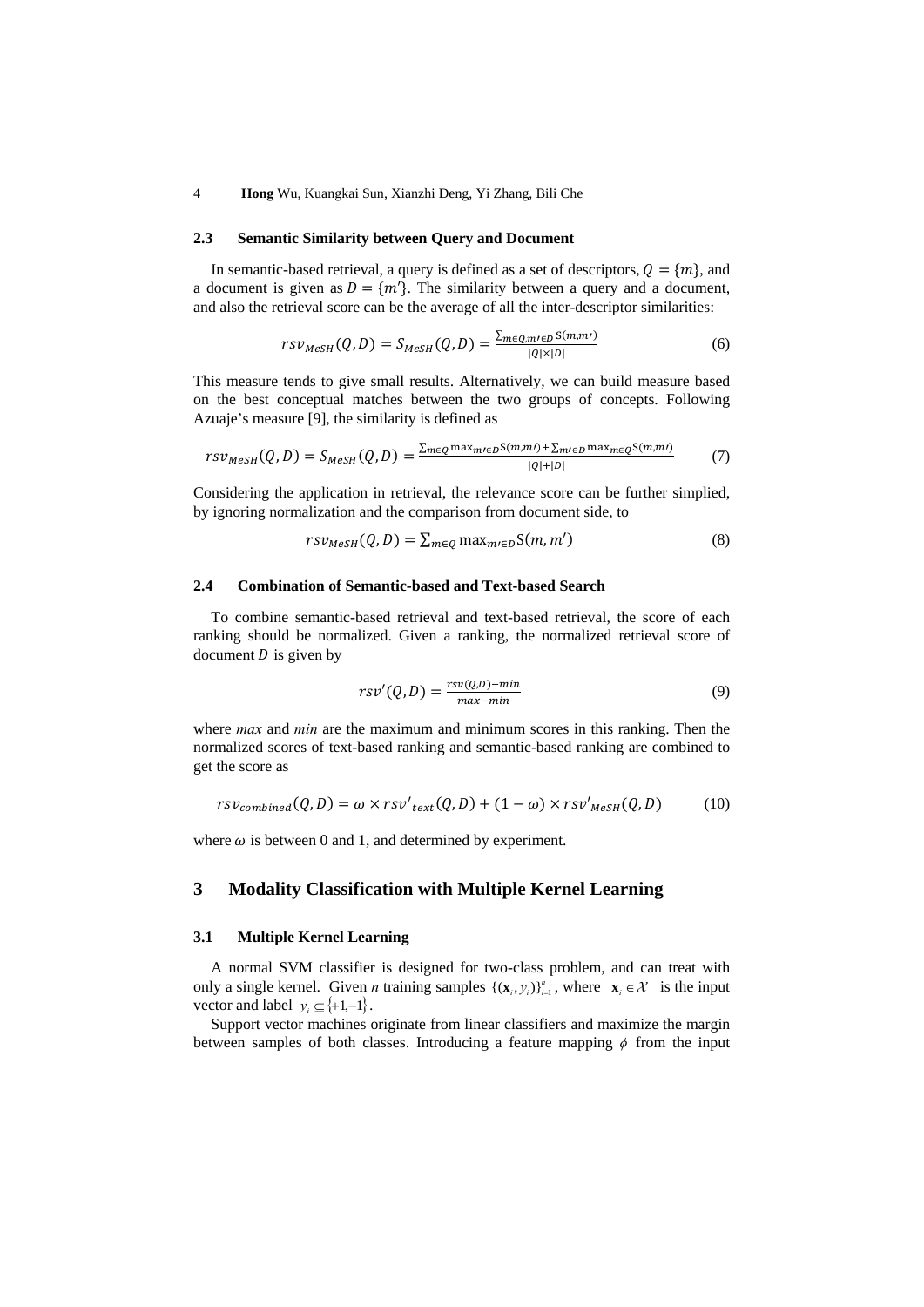space X to a reproducing kernel Hilbert space (RKHS)  $\mathcal{H}$ , linear classifiers in  $\mathcal{H}$  of the form

$$
f(\mathbf{x}) = \mathbf{w}^{\mathrm{T}} \phi(\mathbf{x}) + b \tag{11}
$$

which provides a rich set of flexible classifiers in  $\mathcal{X}$ . The parameters ( $\bf{w}$ , *b*) are determined by solving an equivalent dual optimization. The dual optimization depends only on inner products (similarities) of inputs which can be alternatively computed by means of kernel functions *k*, given by

$$
k(\mathbf{x}, \mathbf{x}') = \langle \phi(\mathbf{x}), \phi(\mathbf{x}') \rangle_{\mathcal{H}}.\tag{12}
$$

And the final decision function can be written as

$$
f(\mathbf{x}) = \sum_{i=1}^{n} \alpha_i k(\mathbf{x}_i, \mathbf{x}) + b
$$
\n(13)

The multiple kernel learning framework extends the regular SVM formulation by an adaptively-weighted combined kernel which fuses different kinds of features. The combined kernel is as follows:

$$
k(\mathbf{x}, \mathbf{x}') = \sum_{j=1}^{M} \beta_j k_j(\mathbf{x}, \mathbf{x}')
$$
 with  $\beta_j \ge 0$ ,  $\sum_{j=1}^{M} \beta_j = 1$  (14)

where  $\beta_i$  is weight to combine *M* sub-kernels  $k_i(\mathbf{x}, \mathbf{x}^*)$ . MKL can estimate optimal weights from training data. Sonnenburg et al. [10] proposed an efficient algorithm of MKL to estimate optimal weights and SVM parameters simultaneously by iterating training steps of a normal SVM. This implementation is available as the SHOGUN machine learning toolbox. For medical modality classification with image features, firstly, one sub-kernel for each image features are prepared, then the weights are estimated by the MKL method, finally, the optimal combined kernel is obtained. In the experiment, we used the MKL library included in the SHOGUN toolbox as the implementation of MKL.

### **3.2 Visual Features for Modality Classification**

In our study, we tested five image features, which are described as following.

**Gray Value Histogram** (GH): The gray value histogram of an image represents the distribution of the pixels in the image over the gray-level scale. 32 bins are used in our study.

**Edge Histogram Descriptor** (EHD): The edge histogram descriptor [11] represents the spatial distribution of five types of edges, namely vertical, horizontal, 45-degree diagonal, 135-degree diagonal, and non-edge types.

**Tamura Texture Feature** (Tamura): Based on the research of textural features corresponding to human visual perception, Tamura et al.[12] proposed six basic textural features, namely, coarseness, contrast, directionality, line likeness, regularity, and roughness. The coarseness, contrast and directionality features are used in this study.

**Gabor Texture Feature** (Gabor): It has been proposed that Gobor filters can be used to model the responses of the human visual system, and Gabor filter based approaches are popular for texture feature extraction. We use an implementation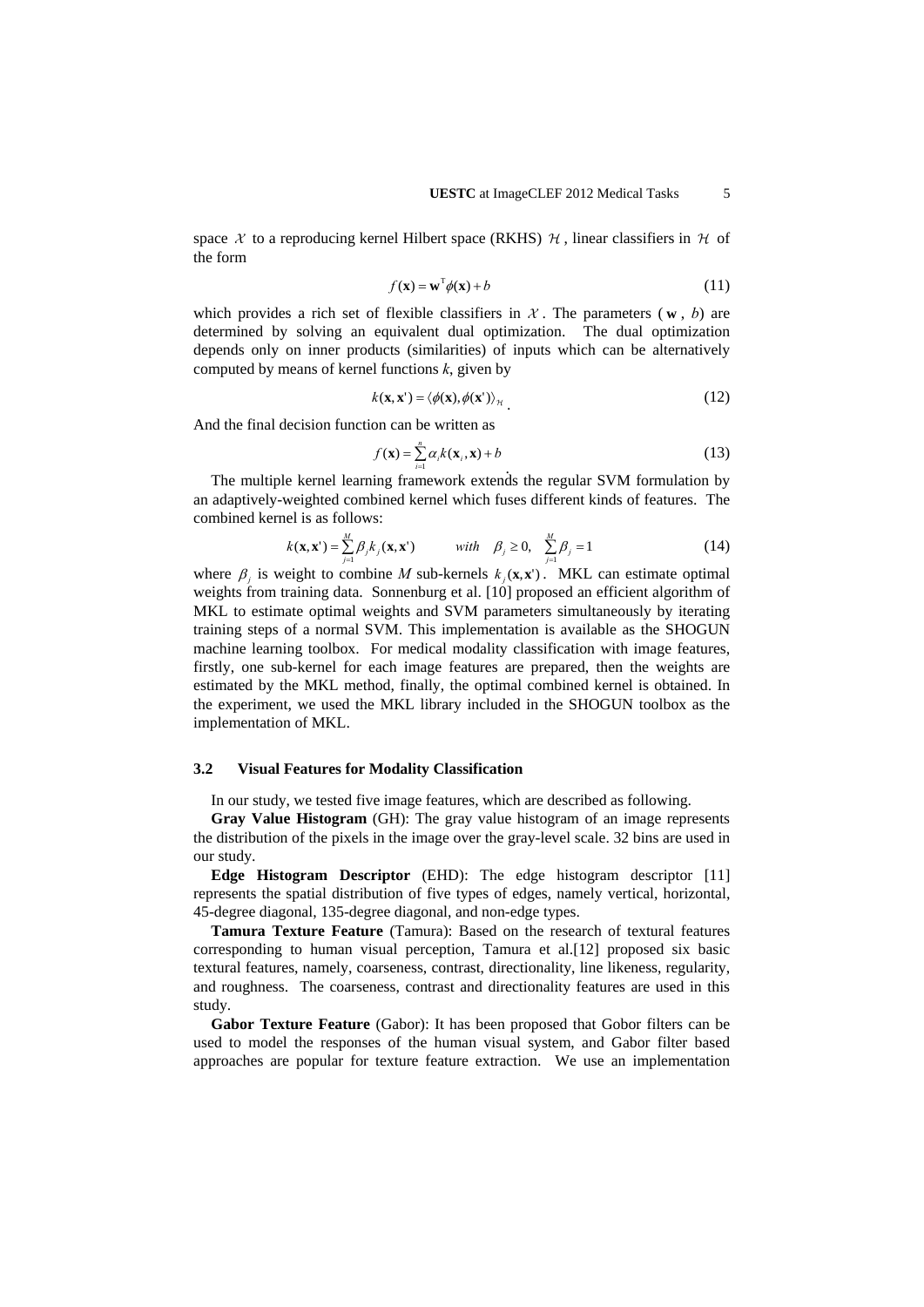proposed by Manjunath et al [13]. The feature is built by filtering the image with a bank of orientation and scale sensitive filters and computing statistic measures of the output in the frequency domain.

**SIFT**: SIFTs [14] are local features and designed to describe an area of an image so to be robust to noise, illumination, scale, translation and rotation changes. For medical image classification, the SIFT rotation-invariance is not relevant, as the various structures in the radiographs are likely to appear always with the same orientation. Moreover, the scale is not likely to change too much between images of the same class. So, we ignore the scale- and rotation-invariance in our study.

## **4 Experiments and Results**

Our previous study on OHSUMED data indicated that the asymmetric measure (equation 2) with the punishment factor  $\gamma$  set to 0.5 gets the best results, and it was used in our submitted runs. Since we hadn't study our method on previous ImageCLEF data when submitting the runs, we set the other parameters by guess. For ad-hoc retrieval, we constructed MeSH query representation with the top 5 descriptors returned by MeSHUp, and MeSH document with the top 10 descriptors, and set the combining parameter  $\omega$  to 0.6. For case-based retrieval, if the article had MeSH terms assigned to it, we used them as the MeSH document. Otherwise, we constructed both MeSH query and document with the top 10 returned descriptors, and set the combining parameter  $\omega$  to 0.8. These guessed setting resulted in unpromising performances in this campaign. When preparing this report, we trained our method on ImageCLEF 2010 ad-hoc retrieval data [2], and the best performance was achieved by the asymmetric measure (equation 2) while using the top 10 descriptors for both query and document and setting  $\omega$  to 0.15. We then tested our method with the best settings on both ad-hoc and case-based retrieval. All our methods are implemented on Lemur toolkit [15].

#### **4.1 Ad-hoc Retrieval**

For ad-hoc image retrieval, we test two document representations 'c' and 'tc', which respectively uses only the caption of each image, and it plus the title of the article. When combining text-based retrieval with MeSH-based retrieval, the run name is also suffixed with 'm'. We also considered use modality classification information to enhance retrieval, and such runs have the name suffixed of 'mc'. All six submitted runs are prefixed with 'UESTC'. Besides the submitted runs, we also report two runs with the parameters trained on ImageCLEF 2010 ad-hoc retrieval data. One is with the asymmetric similarity measure (asym), and the other is with symmetric measure (symm). The text-based retrievals in all runs are based on TF-IDF model. The results of all runs are listed in the Table 1. It indicates that our methods with trained parameters can achieve promising results, and the one with asymmetric measure achieves the best performance, which can rank sixth among all textual runs of this year.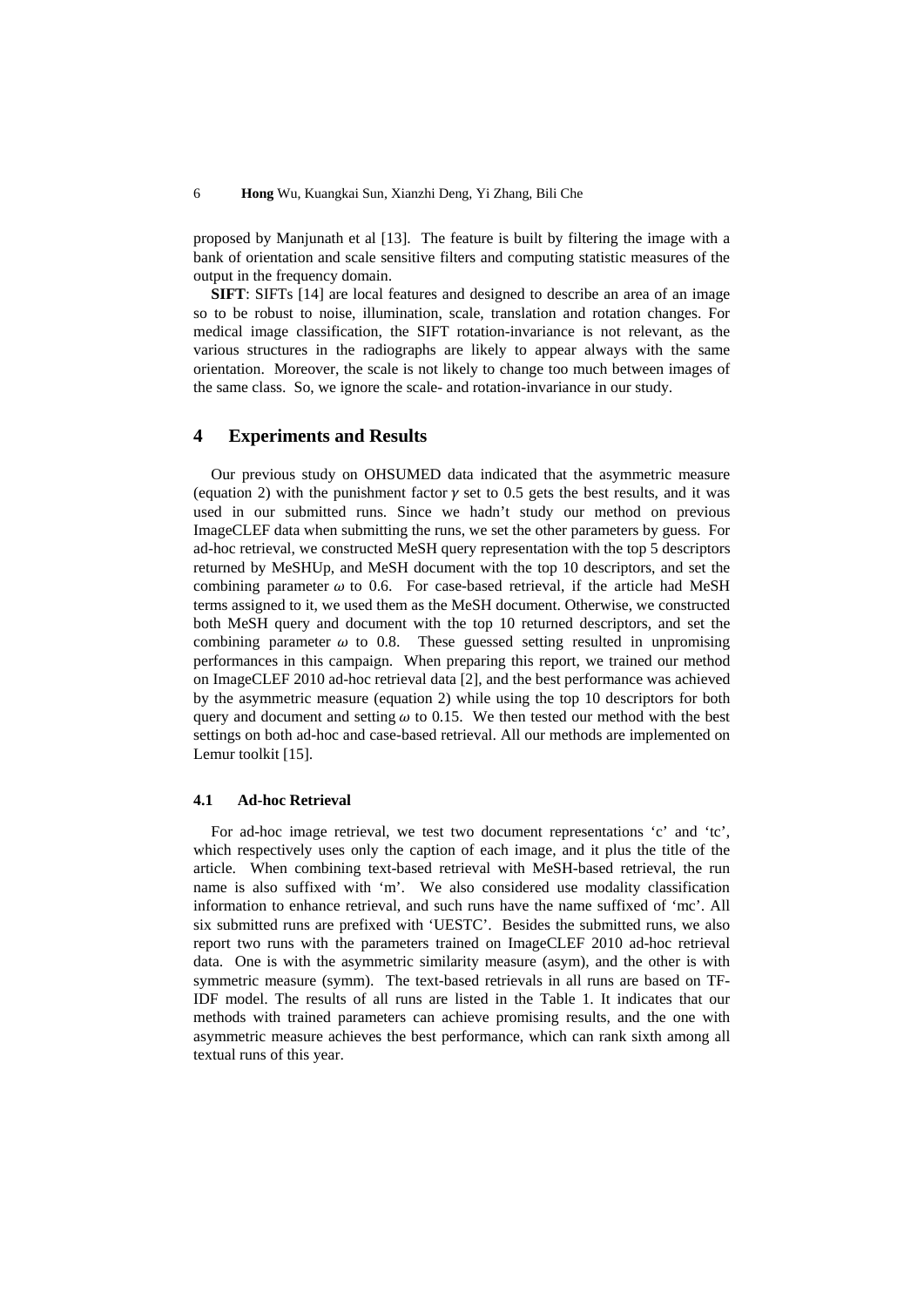| <b>Runs</b>     | <b>MAP</b> | bpref  | <b>P</b> @10 |
|-----------------|------------|--------|--------------|
| ad-tcm-asym     | 0.1939     | 0.1761 | 0.3182       |
| ad-tcm-symm     | 0.1817     | 0.1628 | 0.3125       |
| UESTC-ad-tc     | 0.1769     | 0.1584 | 0.3          |
| UESTC-ad-c      | 0.1443     | 0.1446 | 0.2409       |
| UESTC-ad-tcm    | 0.1434     | 0.1397 | 0.2182       |
| UESTC-ad-cm     | 0.106      | 0.1154 | 0.2091       |
| UESTC-ad-tcm-mc | 0.101      | 0.1223 | 0.2          |
| UESTC-ad-cm-mc  | 0.0653     | 0.0846 | 0.1727       |

**Table** 1**.** Retrieval performance of ad-hoc retrieval runs

**Table** 2**.** Retrieval performance of case-based retrieval runs

| <b>Runs</b>   | <b>MAP</b> | bpref  | P@10   |
|---------------|------------|--------|--------|
| case-fm-asym  | 0.1437     | 0.1228 | 0.1411 |
| case-fm-symm  | 0.1368     | 0.1164 | 0.1356 |
| UESTC case f  | 0.1288     | 0.1092 | 0.1231 |
| UESTC-case-fm | 0.1269     | 0.1117 | 0.1231 |

**Table** 3**.** Features used for different runs

| Runs           | <b>Features</b>                    |
|----------------|------------------------------------|
| UESTC-SIFT.txt | <b>SIFT</b>                        |
| UESTC-MKL2.txt | $SIFT + Gabor$                     |
| UESTC-MKL3.txt | $SIFT + Gabor + EHD$               |
| UESTC-MKL5.txt | $SIFT + Gabor + EHD + GH$          |
| UESTC-MKL6.txt | $SIFT + Gabor + EHD + GH + Tumura$ |

**Table** 4**.** Accuracies of modality classification runs

| <b>Runs</b>    | Accuracy $(\%)$ |
|----------------|-----------------|
| UESTC-MKL3.txt | 57.9            |
| UESTC-MKL2.txt | 56.7            |
| UESTC-MKL5.txt | 56.0            |
| UESTC-MKL6.txt | 56.0            |
| UESTC-SIFT.txt | 52. R           |

# **4.2 Case-Based Retrieval**

For case-based retrieval, the full text of an article is used for the text-based document representation, and denoted by 'f'. Similar to ad-hoc retrieval, we also report two runs with the trained parameters. And the text-based retrievals in all runs are also based on TF-IDF model. All results are listed in the Table 2. It indicates that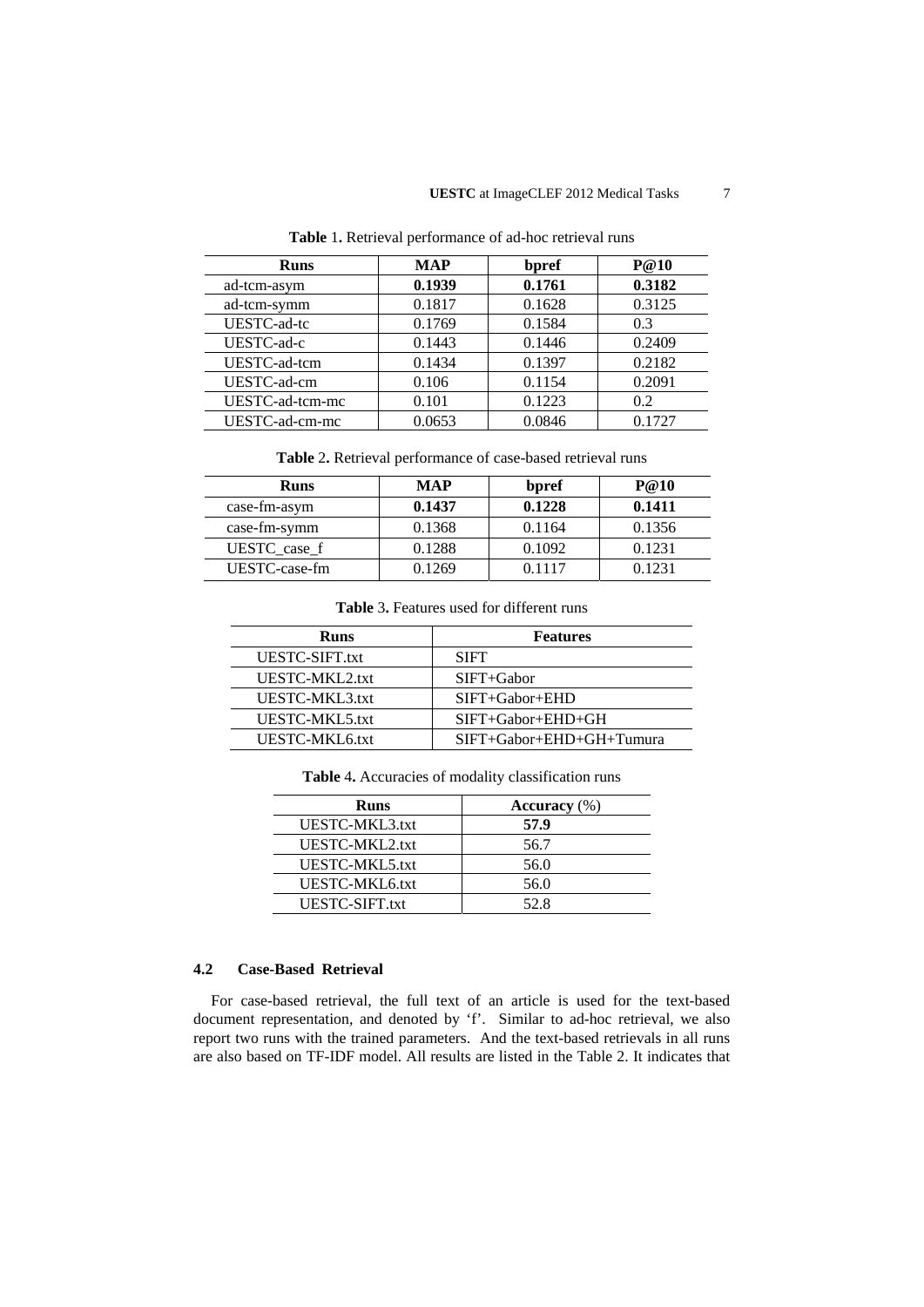our methods with trained parameters can achieve promising results, and the one with asymmetric measure achieves the best, which can rank 3rd among all case-based runs of this year.

### **4.3 Modality Classification**

Table 3. describes the features used for different runs, and Tables 4. lists all accuracies of different runs. It indicates combining SIFT, Gabor and EHD features achieves the best accuracy among our submitted runs, which ranks equal 3rd among all visual methods of this year.

# **5 Conclusions**

This paper describes our contribution to the ImageCLEF 2012 medical retrieval task. We combine semantic-based retrieval with text-based retrieval for medical retrieval. For semantic-based retrieval, asymmetric similarity measures are also proposed to compare query concepts and document concepts. Our submitted runs for ad-hoc and case-based retrieval are based on guessed parameters and perform unpromisingly. But our new runs with the trained parameters perform well. This validates our methods. For modality classification, we use MKL to combine different visual features and achieve good results.

**Acknowledgments.** This research is partly supported by the National Science Foundation of China under grants 60873185.

## **Reference**

- 1. Henning Müller, Alba Garcia Seco de Herrera, Jayashree Kalpathy-Cramer, Dina Demner Fushman, Sameer Antani, Ivan Eggel, Overview of the ImageCLEF 2012 medical image retrieval and classification tasks, CLEF 2012 working notes, Rome, Italy, 2012.
- 2. Wu H., Sun K. Improving Context-Based Medical Image Retrieval by Incorporating Semantic-Based Retrieval. In International Conference on Internet Multimedia Computing and Service, ICIMCS 2012, (2012). to appear
- 3. MeSH: http://www.nlm.nih.gov/mesh/meshhome.html
- 4. Lemur: http://www.lemurproject.org
- 5. Trieschnigg D., Pezik P., Lee V., de Jong F., Kraaij W., Rebholz-Schuhmann D. MeSH Up: effective MeSH text classification for improved document retrieval. Bioinformatics. 25, 11 (Jun. 2009) 1412-1418.
- 6. Wu H., Zhang H., Li C. Medical Image Classification with Multiple Kernel Learning. In the 2nd International Conference on Internet Multimedia Computing and Service, ICIMCS 2010, (2010)
- 7. Zhang, X., Jing L., Hu X., Ng K.M. A comparative study of ontology based term similarity measures on PubMed document clustering. In DASFAA'07, (2007) 115–126.